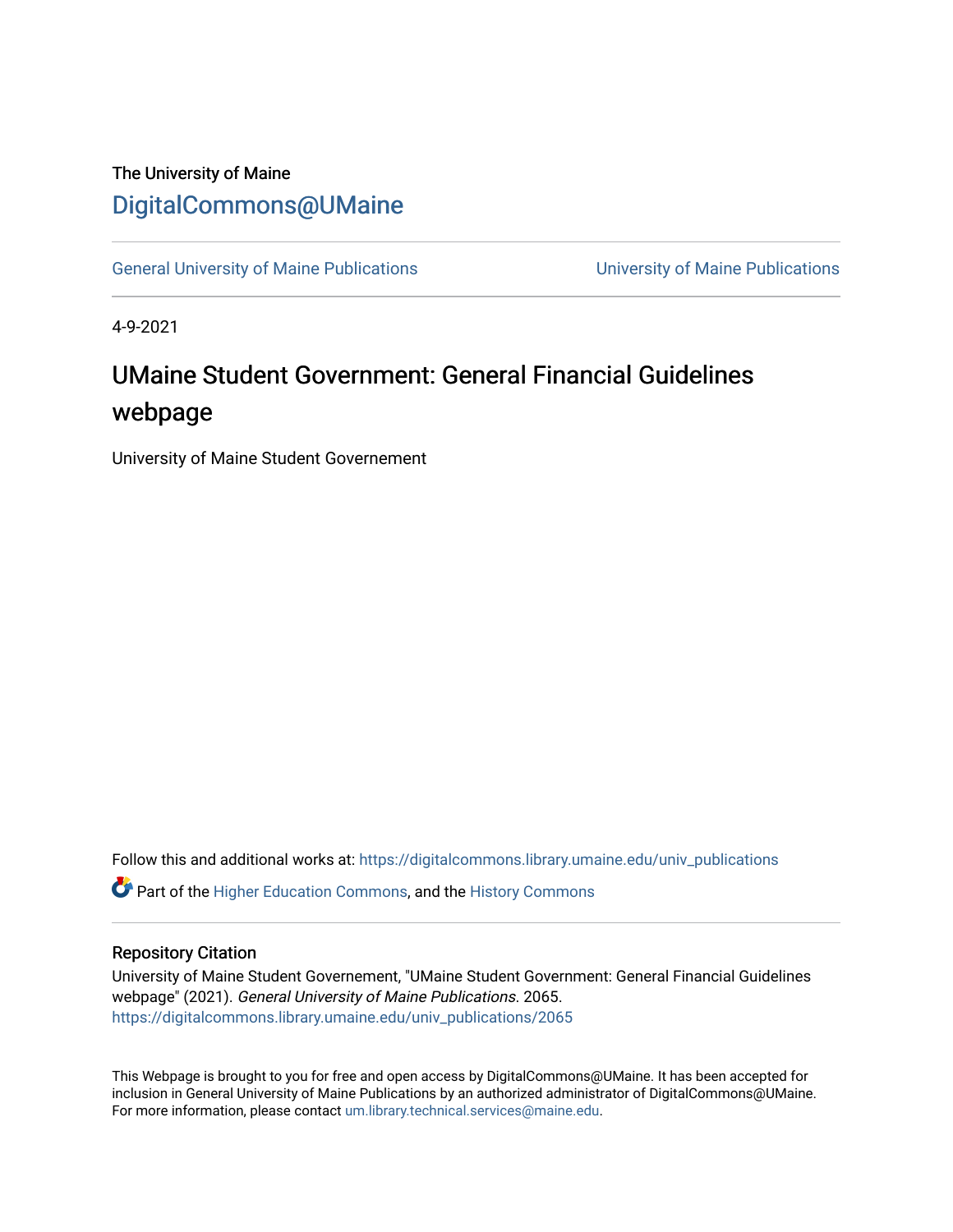

## General Financial Guidelines

#### **Please Note**

- This is only a "Cheat Sheet" or paraphrasing of the actual policy. To see the entire financial policies, go to the Financial Affairs office, 156 Memorial Union.
- This is only a guideline to help clubs receive money. Some of the items are subject to change on a case by case basis.
- Please do not abuse these policies. There are policies in place to punish groups who violate them.

#### **How to Request Money**

Overall, a 9-day process to gain access to funding. Try to plan 3-4 weeks in advance of the event.

#### 1. Forms

- 1. Go to the Financial Affairs office, 156 Memorial Union, talk to the AVPFA, Pam Rideout. She will give you the necessary forms (additional funding, white, or office budget, green) to fill out. She can explain any questions you may have. If you wish to print and fill out a form instead, you may access the form here, Additional Funding Request.
- 2. If your organization needs funding for equipment related to the organization's activities, please fill out the Equipment Rental Agreement and attach it to your additional funding request. You may access this form here, Equipment Rental Agreement.
- 3. This paperwork must be returned to Jacob Tauke, Room 154 Memorial Union, Vice President for Financial Affairs by Friday at 10:00 am to be considered by EBC on Monday and Senate on Tuesday.
- 2. EBC
	- 1. EBC meetings are held Mondays at 4:00 pm via Zoom and must be attended by the president, treasurer, or a member who is extremely involved in the event. Attendance is not necessary when requesting an office budget.
	- 2. Depending on the night, your club's meeting with EBC may not start until later. Please ask VPFA, Jacob Tauke, what number your club is on the list.
	- 3. Here you will be questioned about your event and is your best opportunity to explain anything to do with the event and or budget.
	- 4. An email will be sent to you that night discussing EBC's recommendation. Any questions about the decision should be directed at VPFA, Jacob Tauke.
- 3. Senate
	- 1. For any recommendation that is \$1,000 or more, a club representative must attend the Senate meeting the Tuesday at 6:00 pm following EBC. If no representative shows up, the request will be tabled until the next meeting.
	- 2. For amounts under \$1,000, no representative is required unless a change to the recommendation is warranted.
	- 3. A senator may amend the resolution for any reason to change the dollar amount or line item.
- '1. Cabinet
	- 1. This committee has the final say on all resolutions. They can veto (reject funding and send back to Senate) or pass it.
	- 2. Club representatives do not attend.
	- 2 Moothnee and hold the Wednesday often Conate moothnee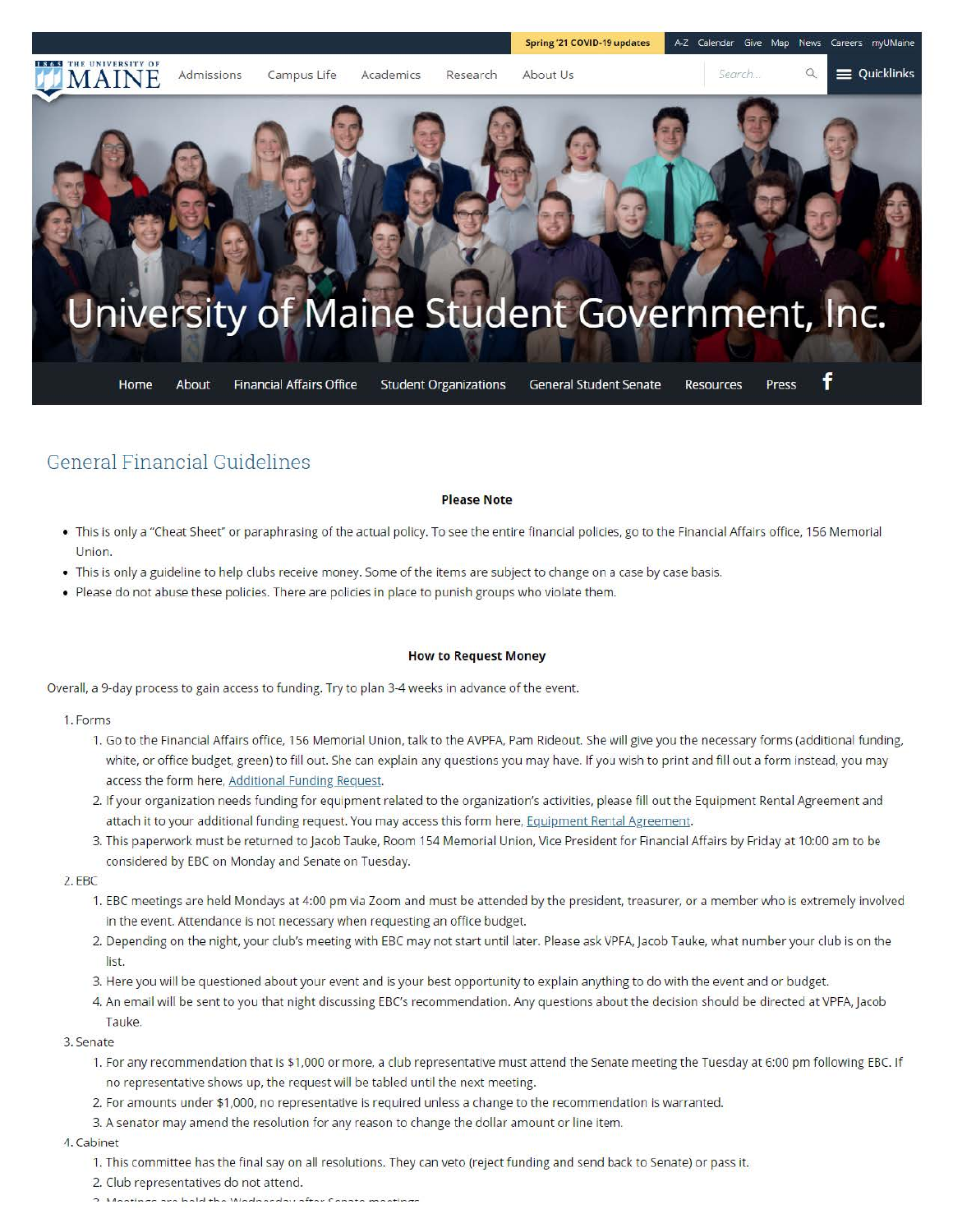5. Meetings are neig the wednesday arter senate meetings.

5. Check Requests

- 1. Once your request passes cabinet. you can request a check or transfer of funds to your UCU account the next day after 12:00 pm. from the AVPFA, Pam Rideout, in room 156, the same office where you picked up a funding request form.
- 2. We can either pay a supplier directly, with an invoice or reimburse a club member with appropriate receipts.
- 3. Original receipts MUST be turned into the VPFA no later than 15 days after the event has ccncluded.
- 4. Expenses will only be reimbursed for approved items.
- 5. Clubs holding office campus events or traveling must return to a Senate meet ing to do a presentation about the experience.

#### **Office Budgets**

#### • **General**

- o Office budgets are available to all formally recognized student organizations and are a great way to cover start-up costs.
- o A copy of the office budget can be downloaded and printed here Office Budget.
- o Requests can be for up to \$200. If this amcunt is completely spent, up to another \$200 can be requested.
- o Office budgets are for advertising, correspondence, and office-related expenses only. An OB sample can be provided if necessary.
- o EBC can strike lines for items in office budgets and can reduce office budget amounts if necessary. "General" and "miscellaneous" expense items are struck, so please make lines a specific as possible.
- o New lines may be added throughout the year but must be approved by EBC and Senate.
- o Once approved, expense receipts can be returned to the Financial Affairs office for reimbursement. MUST HAVE RECEIPTS.
- o Expenses must be reasonable if they are to be paid. Reasonableness is determined by VPFA, Jacob Tauke, and AVPFA, Pam Rideout.

#### • **Boards and Community Associations**

- o Equipment and materials can also be covered in this budget.
- o Can request more than \$200 but are generally determined by prior year spending and upcoming events for the year.

#### **Additional Funding Requests**

#### **Per Financial Policies:**

- If an on-campus event is funded, there must be no admission, registration, or any other entrance fee for undergraduates. Fvents must be free to attend and available for all students.
- No money for:
	- o Prizes, gifts, awards, and trophies
	- o To influence any political candidate
	- o Alcohol (including cash bar)
	- o Personal gas (including gas for rented vehicles), tolls, or parking
	- o Events that already occurred or expenses paid before Senate approval (no back funding)
	- o Late fees or damages
	- o Charitable donations over \$50 (may go through Executive fund if less than \$50 and approved)
	- o An organization that owes money to UMSG Inc. or the University of Maine
	- o An event during a scheduled University break, unless approved by EBC
	- o Food for travel and events that take place 50 miles away from campus
	- o Lodging/transportation/registration will not be considered for anyone other t han an undergraduate student (i.e., Grad student, advisor)
- On-Campus Food-\$10 per undergraduate (specific limitations apply).
- Airfare: \$200 per person maximum.
- Registration: \$200 per person maximum.
- Lodging: A reasonable amount (no limit).
- Maximum of \$200 per undergraduate student in total.
- If a club is affiliated with a Department at the University of Maine, they must seek funding from them.
- All clubs must seek alternative sources of funding to be considered.
- All equipment/apparel purchased with allocated money MUST stay with the club.
- After receiving money for an off-campus event. the club must present at Senate about the trip.
- Clubs have 45 days to spend additional funding requests. Appeals can be made to increase the time allotted.

#### **EBC Precedents**

- Usually \$175 or less per room, per night for lodging.
- Registration is usually the most salient expense to fund.
- $\mathcal{V}^{\mathcal{S}}_{\mathbf{m}}$ 第二章  $\mathbb{S}_2$